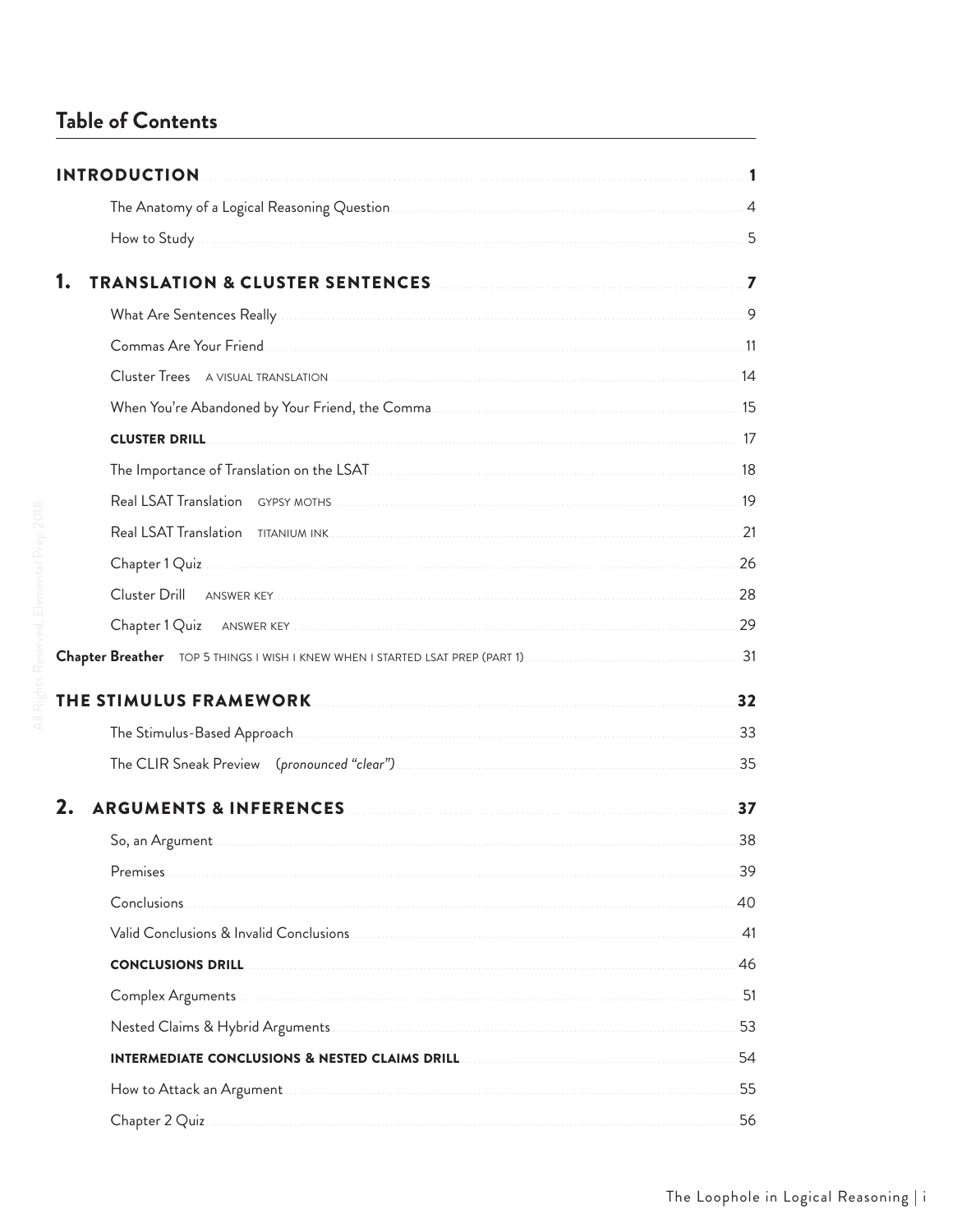|                                                                                                                                                                                                                                                                        | 58   |
|------------------------------------------------------------------------------------------------------------------------------------------------------------------------------------------------------------------------------------------------------------------------|------|
|                                                                                                                                                                                                                                                                        |      |
|                                                                                                                                                                                                                                                                        |      |
|                                                                                                                                                                                                                                                                        |      |
| 3.<br>THE POWER PLAYERS <b>THE POWER PLAYERS</b>                                                                                                                                                                                                                       | 65   |
|                                                                                                                                                                                                                                                                        |      |
| Certainty Power Players THE 100% & THE 0% <b>CONSCRIPTION ASSESS</b>                                                                                                                                                                                                   |      |
|                                                                                                                                                                                                                                                                        |      |
|                                                                                                                                                                                                                                                                        |      |
| Certainty Conclusions 22                                                                                                                                                                                                                                               |      |
|                                                                                                                                                                                                                                                                        |      |
|                                                                                                                                                                                                                                                                        |      |
|                                                                                                                                                                                                                                                                        |      |
|                                                                                                                                                                                                                                                                        |      |
|                                                                                                                                                                                                                                                                        |      |
| POWER PLAYER TRUTHINESS DRILL DELAND AND AN ANNO 1995 (1995) AND THE RESERVE PLAYER TRUTHINESS DRILL DELAND AN                                                                                                                                                         |      |
| Chapter 3 Quiz 86                                                                                                                                                                                                                                                      |      |
|                                                                                                                                                                                                                                                                        |      |
| Power Player Truthiness Drill ANSWER KEY                                                                                                                                                                                                                               |      |
|                                                                                                                                                                                                                                                                        | 90   |
| BASIC TRANSLATION DRILL DESCRIPTION OF REAL PROPERTY AND THE REAL PROPERTY OF REAL PROPERTY.                                                                                                                                                                           | 92   |
| <b>BASIC TRANSLATION DRILL JUNE 2007, SECTION 2</b>                                                                                                                                                                                                                    | 95   |
| <b>JUNE 2007, SECTION 3. 2008 100 2009 100 2009 100 2009 100 2009 100 2009 100 2009 100 2009 100 2009 100 2009 100 2009 100 2009 100 2009 100 2009 100 2009 100 2009 100 2009 100 2009 100 2009 100 2009 100 2009 100 2009 100 2</b><br><b>BASIC TRANSLATION DRILL</b> | .100 |
| <b>CONDITIONAL REASONING MARKET AND REASONING MARKET AND REASONING MARKET AND REASONING MARKET AND REASON REASON</b>                                                                                                                                                   | 107  |
|                                                                                                                                                                                                                                                                        | 108  |
|                                                                                                                                                                                                                                                                        |      |
|                                                                                                                                                                                                                                                                        |      |
|                                                                                                                                                                                                                                                                        |      |
|                                                                                                                                                                                                                                                                        |      |
|                                                                                                                                                                                                                                                                        |      |
|                                                                                                                                                                                                                                                                        |      |
|                                                                                                                                                                                                                                                                        | 124  |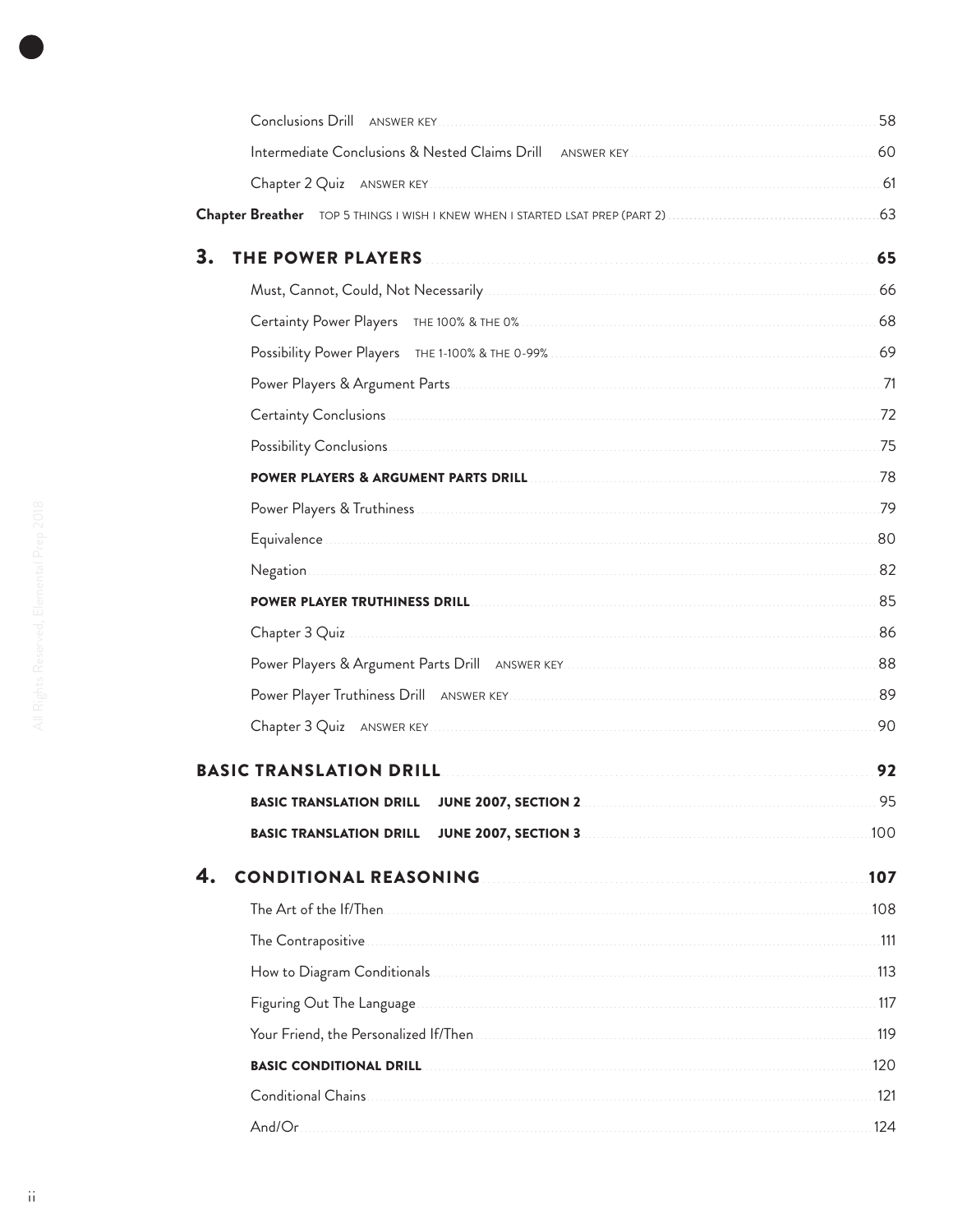|                   | <b>IF AND ONLY IF &amp; AND/OR DRILL</b> [177] <b>IF AND ONLY IF &amp; AND/OR DRILL</b>  |      |
|-------------------|------------------------------------------------------------------------------------------|------|
|                   |                                                                                          |      |
|                   | <b>INCLUSION DRILL</b> 229                                                               |      |
|                   | No, None, Nobody, Never THE EXCLUSION INDICATORS MARKET AND RESERVE THE MODEL TO A 130   |      |
|                   |                                                                                          |      |
|                   |                                                                                          |      |
|                   |                                                                                          |      |
| Some & Most.      |                                                                                          |      |
|                   |                                                                                          |      |
|                   |                                                                                          |      |
|                   |                                                                                          |      |
|                   | Chapter 4 Quiz 146                                                                       |      |
|                   |                                                                                          |      |
|                   |                                                                                          |      |
|                   |                                                                                          |      |
|                   |                                                                                          |      |
|                   |                                                                                          |      |
|                   |                                                                                          |      |
|                   | Mega-Conditional Drill ANSWER KEY MARIE AND THE METAL ASSEMBLY AND MELTICAL METAL 154    |      |
|                   |                                                                                          | .158 |
|                   |                                                                                          |      |
| 5.                | <b>ASSUMPTIONS &amp; THE LOOPHOLE</b>                                                    | 161  |
| Assumptions       |                                                                                          | 162  |
|                   |                                                                                          | 163  |
|                   |                                                                                          | 164  |
|                   |                                                                                          | 165  |
|                   | SUFFICIENT & NECESSARY ASSUMPTION DRILL <b>CONTRACT AND THE REAL PROPERTY ASSUMPTION</b> | 170  |
|                   |                                                                                          | 173  |
|                   |                                                                                          | 176  |
|                   |                                                                                          | 178  |
| Secret Downsides. |                                                                                          |      |
|                   |                                                                                          | .180 |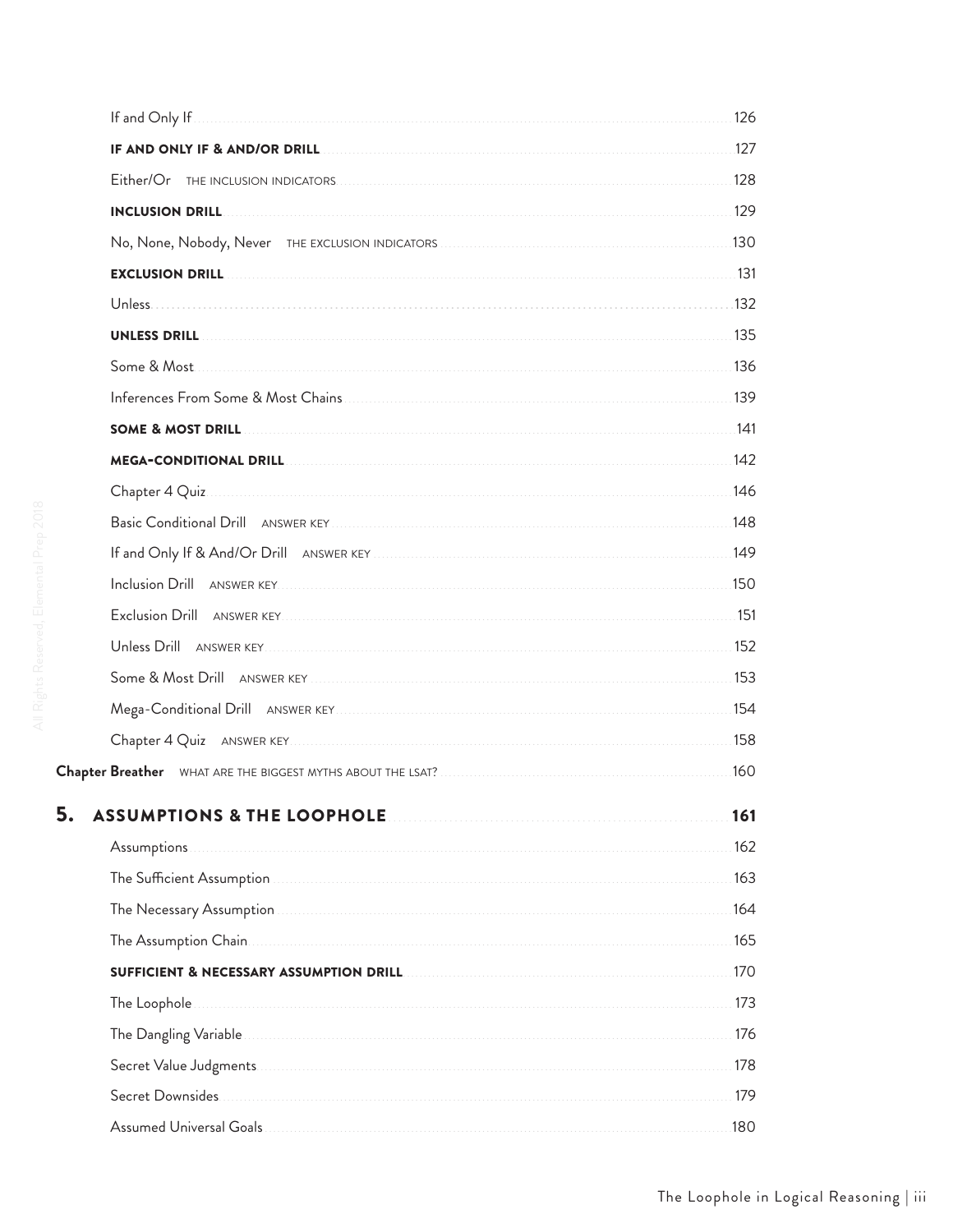|                                                                                                                                                                                                                                          | .183 |
|------------------------------------------------------------------------------------------------------------------------------------------------------------------------------------------------------------------------------------------|------|
|                                                                                                                                                                                                                                          | .184 |
|                                                                                                                                                                                                                                          |      |
| 6.<br><b>CAUSAL REASONING</b>                                                                                                                                                                                                            | 187  |
|                                                                                                                                                                                                                                          | .188 |
| The Omitted Options 189                                                                                                                                                                                                                  |      |
|                                                                                                                                                                                                                                          | .190 |
|                                                                                                                                                                                                                                          |      |
| Chapter 6 Quiz 192                                                                                                                                                                                                                       |      |
|                                                                                                                                                                                                                                          | .194 |
|                                                                                                                                                                                                                                          | .195 |
|                                                                                                                                                                                                                                          |      |
| 7.<br>THE CLASSIC FLAWS <b>Example 20</b> Section 20 April 20 April 20 April 20 April 20 April 20 April 20 April 20 April 20 April 20 April 20 April 20 April 20 April 20 April 20 April 20 April 20 April 20 April 20 April 20 April 20 | 199  |
|                                                                                                                                                                                                                                          | 201  |
| Bad Causal Reasoning <b>Executive Construction Construction</b> Cause of Table 2014 and Causal Reasoning                                                                                                                                 | 202  |
|                                                                                                                                                                                                                                          | 203  |
|                                                                                                                                                                                                                                          | 204  |
|                                                                                                                                                                                                                                          | 205  |
|                                                                                                                                                                                                                                          | 206  |
|                                                                                                                                                                                                                                          | 207  |
| Implication                                                                                                                                                                                                                              | 208  |
|                                                                                                                                                                                                                                          | 209  |
| Straw Man                                                                                                                                                                                                                                | 210  |
|                                                                                                                                                                                                                                          | 211  |
|                                                                                                                                                                                                                                          | 212  |
|                                                                                                                                                                                                                                          | 213  |
|                                                                                                                                                                                                                                          | 214  |
| Irrelevant!                                                                                                                                                                                                                              | 215  |
|                                                                                                                                                                                                                                          | 216  |
|                                                                                                                                                                                                                                          | 218  |
| Chapter 7 Quiz ANSWER KEY                                                                                                                                                                                                                | 220  |
|                                                                                                                                                                                                                                          | 222  |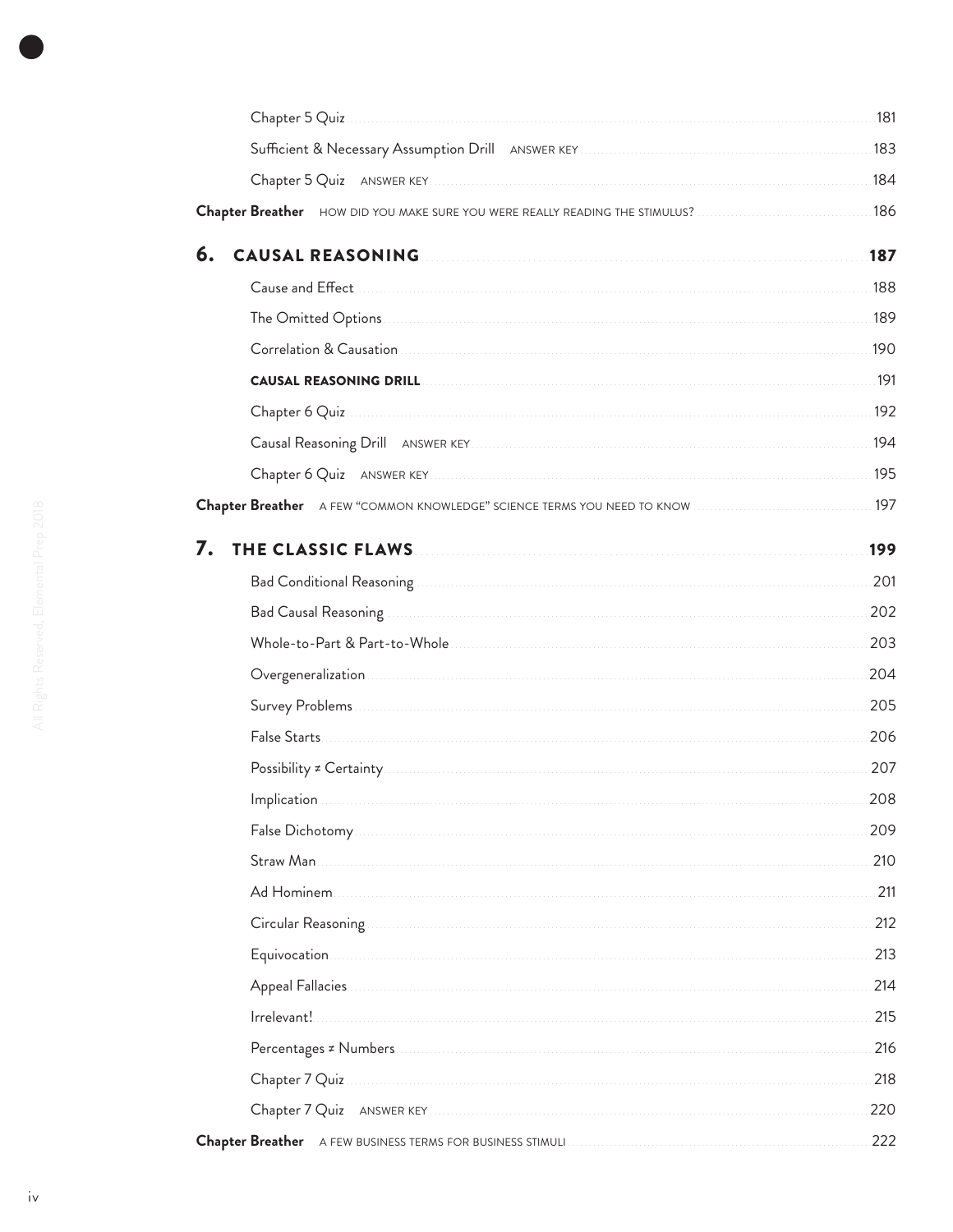| 8. | THE CLIR (pronounced "clear") [1999] [1999] [1999] [1999] [1999] [1999] [1999] [1999] [1999] [1999] [1999] [1999] [1999] [1999] [1999] [1999] [1999] [1999] [1999] [1999] [1999] [1999] [1999] [1999] [1999] [1999] [1999] [19 | 223 |
|----|--------------------------------------------------------------------------------------------------------------------------------------------------------------------------------------------------------------------------------|-----|
|    | The Answer is in the Stimulus <b>Constitution of the Stimulus</b> of the Answer is in the Stimulus <b>Constitution</b>                                                                                                         | 224 |
|    |                                                                                                                                                                                                                                | 226 |
|    |                                                                                                                                                                                                                                | 227 |
|    | Designing Loopholes                                                                                                                                                                                                            | 231 |
|    |                                                                                                                                                                                                                                | 232 |
|    |                                                                                                                                                                                                                                | 233 |
|    |                                                                                                                                                                                                                                | 237 |
|    |                                                                                                                                                                                                                                | 242 |
|    |                                                                                                                                                                                                                                | 247 |
|    |                                                                                                                                                                                                                                | 252 |
|    |                                                                                                                                                                                                                                | 254 |
|    |                                                                                                                                                                                                                                | 256 |
|    |                                                                                                                                                                                                                                | 257 |
|    |                                                                                                                                                                                                                                | 258 |
|    |                                                                                                                                                                                                                                | 265 |
|    |                                                                                                                                                                                                                                | 266 |
|    |                                                                                                                                                                                                                                | 267 |
|    |                                                                                                                                                                                                                                | 273 |
| 9. | POWERFUL QUESTIONS <b>Example 20 YO MERFUL QUESTIONS</b>                                                                                                                                                                       | 275 |
|    | Weaken.                                                                                                                                                                                                                        | 276 |
|    |                                                                                                                                                                                                                                | 280 |
|    |                                                                                                                                                                                                                                | 284 |
|    | Counter                                                                                                                                                                                                                        | 288 |
|    |                                                                                                                                                                                                                                | 292 |
|    | Evaluate                                                                                                                                                                                                                       | 296 |
|    | Resolution                                                                                                                                                                                                                     | 300 |
|    |                                                                                                                                                                                                                                | 304 |
|    |                                                                                                                                                                                                                                | 306 |
|    |                                                                                                                                                                                                                                | 307 |
|    |                                                                                                                                                                                                                                | 309 |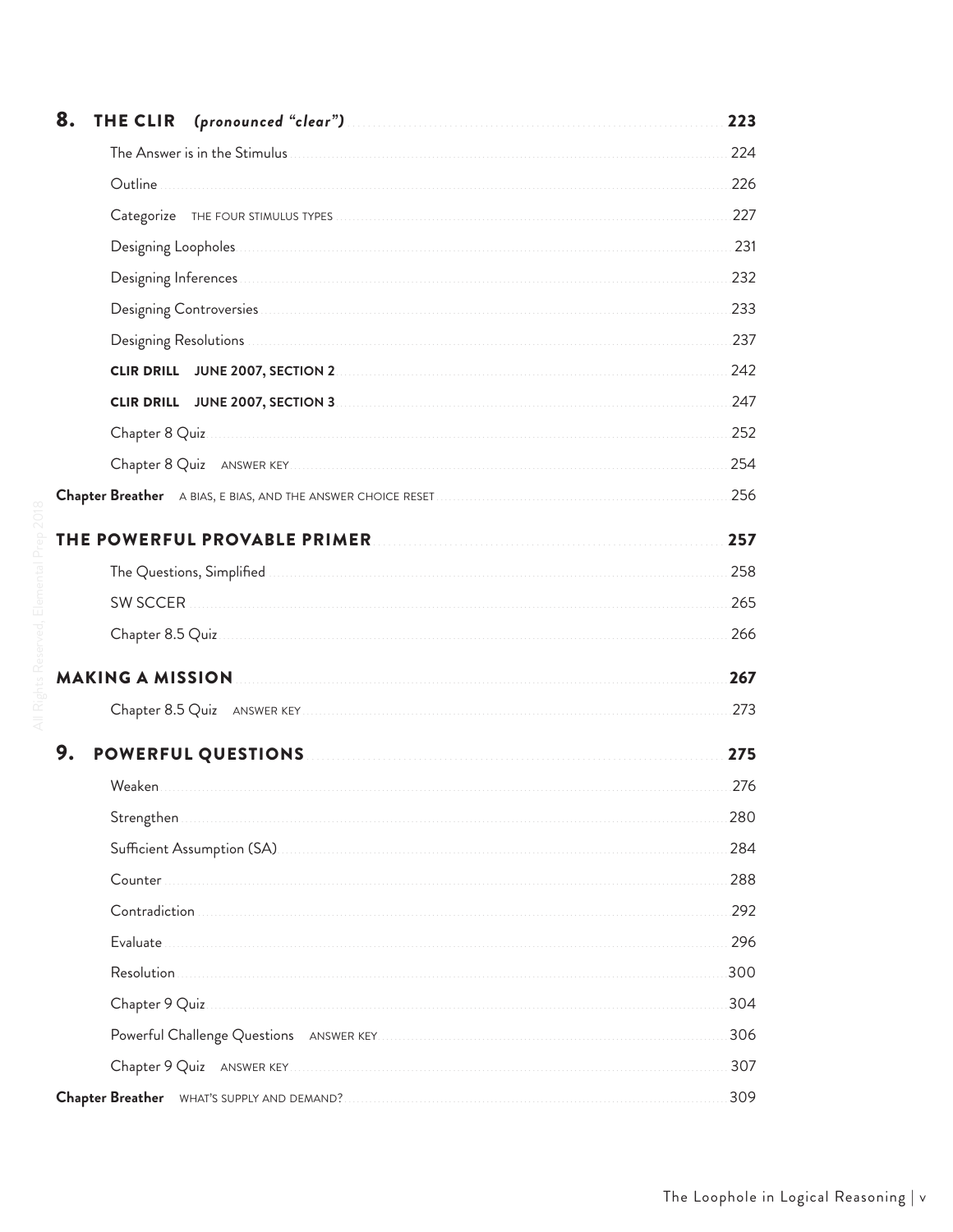| 10. | <b>PROVABLE QUESTIONS MANUAL CONTRACT DESCRIPTIONS</b>                                    | 311 |
|-----|-------------------------------------------------------------------------------------------|-----|
|     |                                                                                           | 314 |
|     |                                                                                           | 318 |
|     |                                                                                           | 321 |
|     |                                                                                           | 325 |
|     |                                                                                           | 328 |
|     |                                                                                           | 331 |
|     |                                                                                           | 334 |
|     |                                                                                           | 338 |
|     |                                                                                           | 342 |
|     | Classic Flaw                                                                              | 347 |
|     |                                                                                           | 351 |
|     |                                                                                           | 354 |
|     |                                                                                           | 357 |
|     |                                                                                           | 358 |
|     |                                                                                           | 361 |
| 11. |                                                                                           |     |
|     | <b>PRINCIPLE &amp; PARALLEL QUESTIONS Example 20 YO FINCIPLE &amp; PARALLEL QUESTIONS</b> | 363 |
|     |                                                                                           | 364 |
|     |                                                                                           | 369 |
|     |                                                                                           | 382 |
|     |                                                                                           | 386 |
|     |                                                                                           | 387 |
|     |                                                                                           | 388 |
|     | Chapter Breather THE FAST AND THE QUESTION STEM QUIZ <b>CONSERVERSE SERVERSE BREA</b>     | 390 |
| 12. | THE ANSWER CHOICES                                                                        | 391 |
|     |                                                                                           | 392 |
|     | Best Way                                                                                  | 394 |
|     |                                                                                           | 395 |
|     |                                                                                           | 396 |
|     |                                                                                           | 398 |
|     |                                                                                           | 399 |
|     |                                                                                           | 400 |